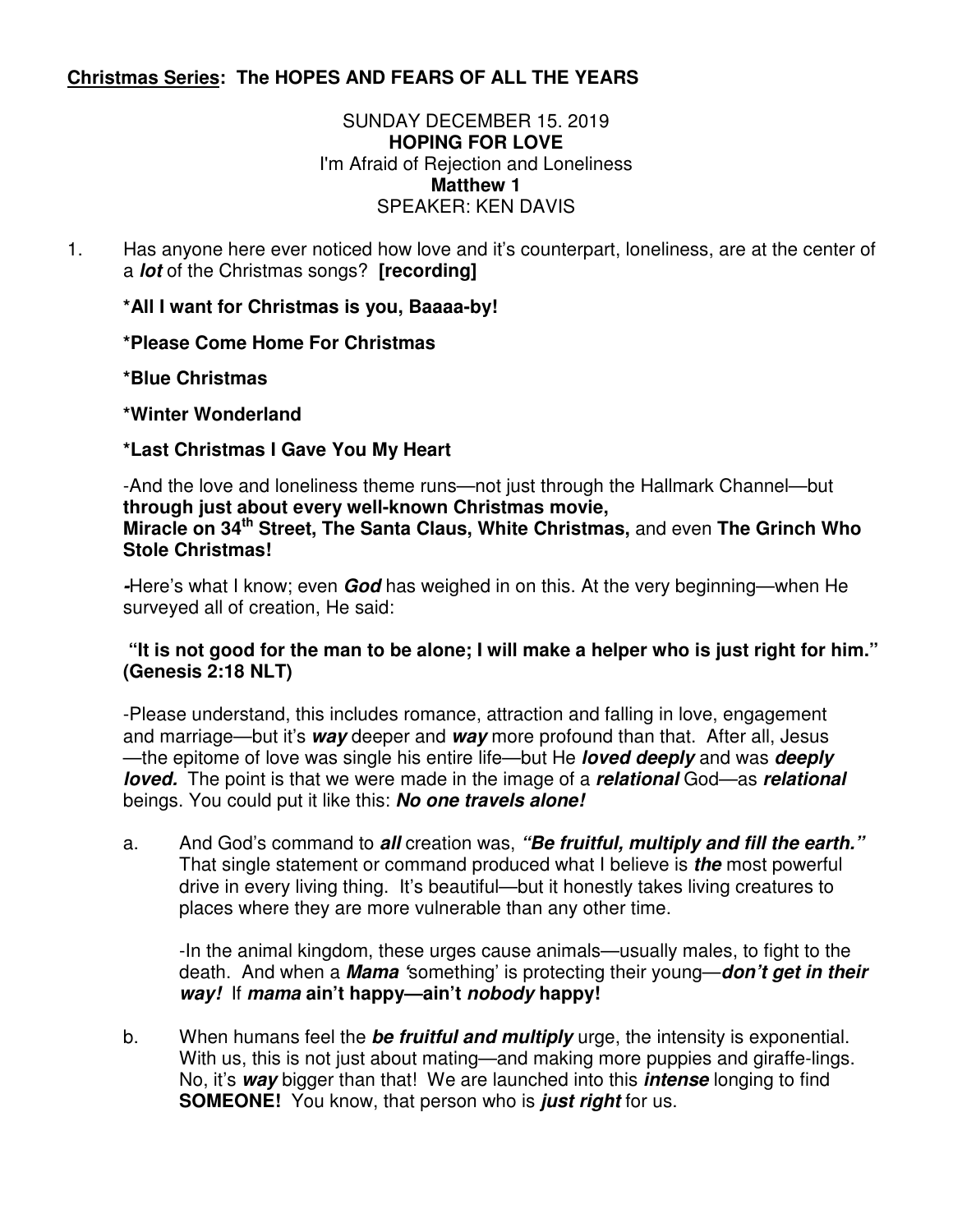-And **that** brings up all kinds of other stuff; love, attraction, self-worth, flirting, jealousy, deception and, of course, lust. And it's something that most humans at least **think** about. And some think about it a **lot!** This desire brings out both the **best…**and the **worst** in us. The joy is **intense—**but so is the **pain.** 

-We **long** to be attractive to, accepted by—**cherished** by someone else. This affects how much we eat and exercise—and whether or not we shower and brush our teeth. It's actually the **fear** of loneliness and rejection that causes us to make bad decisions that **lead** to feelings of loneliness and rejection

c. At the center of Christmas is a love story. Last week we talked about Mary's encounter with an angel. It was a breathtaking encounter that had the potential of wrecking **all** her dreams for love and marriage—dreams that were wrapped up on a great guy named Joseph. She would become the most famous woman in history. The **price** tag was the impact on her engagement to Joseph.

-And the **question** comes up in this; **does God care about our love life—**or is it just an inconvenience to His plans for us?

2. Now, let me read the opening accounts of this story—for both Mary and Joseph:

.

**In the sixth month of Elizabeth's pregnancy, God sent the angel Gabriel to Nazareth, a village in Galilee, to a virgin named Mary. She was engaged to be married to a man named Joseph, a descendant of King David. (Luke 1:26-27 NLT)** 

 **This is how Jesus the Messiah was born. His mother, Mary, was engaged to be married to Joseph. But before the marriage took place, while she was still a virgin, she became pregnant through the power of the Holy Spirit. (Matthew 1:18 NLT)** 

 **-**Now, I know for a fact that some of you have a **way different** experience of engagement and marriage than what we see on The Hallmark Channel and in **Today's Bride** magazine. And the traditions in **that** culture were very different as well.

a. First, the **age** for marriage was way different. Is there anyone here who was engaged at 12 or 13 and married at 14? Maybe not? Well, two things affected the age of marriage then that are **way** different now. First, the life expectancy was 48 years. That doesn't give much time to raise a family—unless you start early! Most guys married at 18-19, and most girls were married by 14.

-In our culture, both guys and girls typically pursue professions, date multiple people, fall in love—keep dating—sometimes for years—and then get engaged. Engagement is a time when you can call off the wedding if you sense something is off. Some of you have done that—and some of you **should** have. Just sayin'!

-And then comes the big day, the big boss (aka Mother of the Bride) the big dress the big party—and the big bill. And if you're the groom? Well, you're pretty much just along for the ride.

b. In the first century world of the Jews, it actually the **families** of a young man and woman who would arrange for and negotiate a marriage. Joseph consulted **his**  parents—who then connected with **Mary's** Dad, Eli—or Heli—and decided what the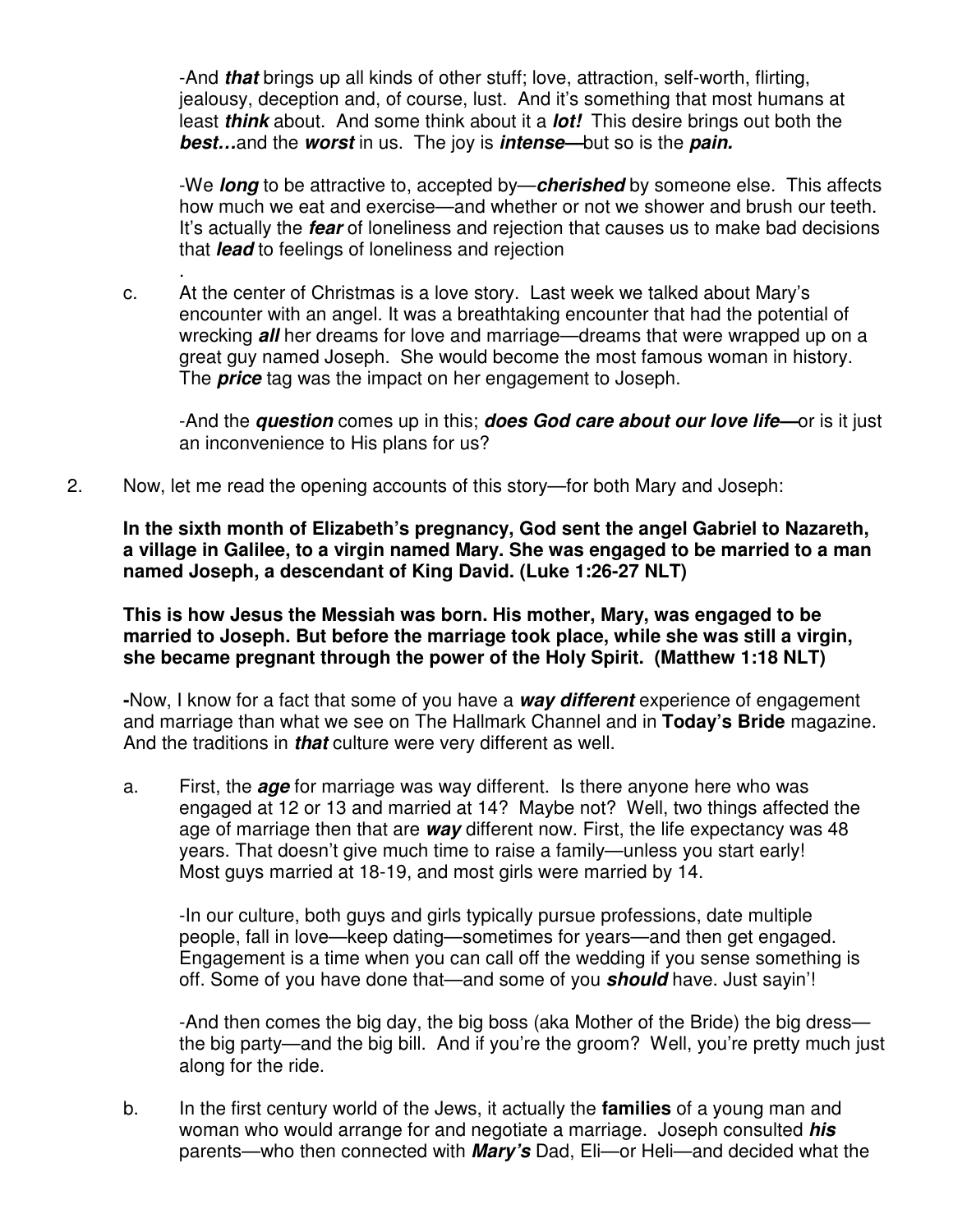dowry would be. Now Joseph and Mary likely knew each other—but it wasn't like they went to high school together. That just didn't happen.

-So, when Mary was about 13, Joseph likely formalized the marriage with Mary's Dad—and sealed the deal with a **dowry—**paid in money, livestock or service. Once that happened, Joseph and Mary were **betrothed** or **engaged.** That is, they were considered to be married, but didn't sleep together. Joseph would have a year to **prepare** a place—likely build an addition onto his parent's house. . In that year, Joseph for all practical purposes.

-When it was done, He would give the signal that he was ready for the **huppah—**or wedding. He would dress in his best and, with his friends, go to the home of his bride. She would be carried through the streets on a **kit—**accompanied by her bridesmaids. And then the party would start—and last 3 to 5 days. Usually the entire village was invited. This was a **big deal! It looked kinda like this.** 

c. Now, in this betrothal time, Mary and Joseph didn't meet after work, stare into each other's eyes and enjoy long kisses and walks on the shores of Galilee.

At 13, Mary was **very** much a woman—even though her toys had barely cooled off. She was cooking, carrying water, helping with her siblings—and **Joseph WAS** her plan for finding love and companionship and building a great life.

-But sometimes God comes along and **totally** messes up our plans! And when Gabriel showed up, Mary's hopes and plans were over—and loneliness, loss, and rejection became **very** real. I'm guessing that when Mary said **YES!** to God's call, she had a knot in her stomach—and had to choke the words out.

3. And **that's** where Mary's faith kicks in. It was clear to hear that she'd been chosen for one of **the** most important roles in history. She understood that. Her first words to Elizabeth, pour out of her in this flush of Spirit-filled excitement. Mary declared:

#### **He took notice of his lowly servant girl and from now on all generations will call me blessed! (Luke 1:48 NLT)**

**-**Honestly? It would we well over 40-50 years before **that** would happen! What about the interim—where all that her parents, her fiancé, and her friends saw was a pregnant teenage girl—whose chance at love would be **zip!** 

Nazareth now has a population of 77,000. Then? 400! In N**o place to hide!** For her Dad, Eli, having a daughter get pregnant out of wedlock in that culture would shame him and his entire family. He would have to return the dowry—and then Mary would be dependent on **him** for the rest of her life. I mean, just imagine how **profoundly alone** Mary must've felt?

-And **that's** where Joseph intersects the story. Notice that no conversation between he and Mary is recorded. This is what the record says:

**This is how Jesus the Messiah was born. His mother, Mary, was engaged to be married to Joseph. But before the marriage took place, while she was still a virgin, she became pregnant through the power of the Holy Spirit. Joseph, to whom she was**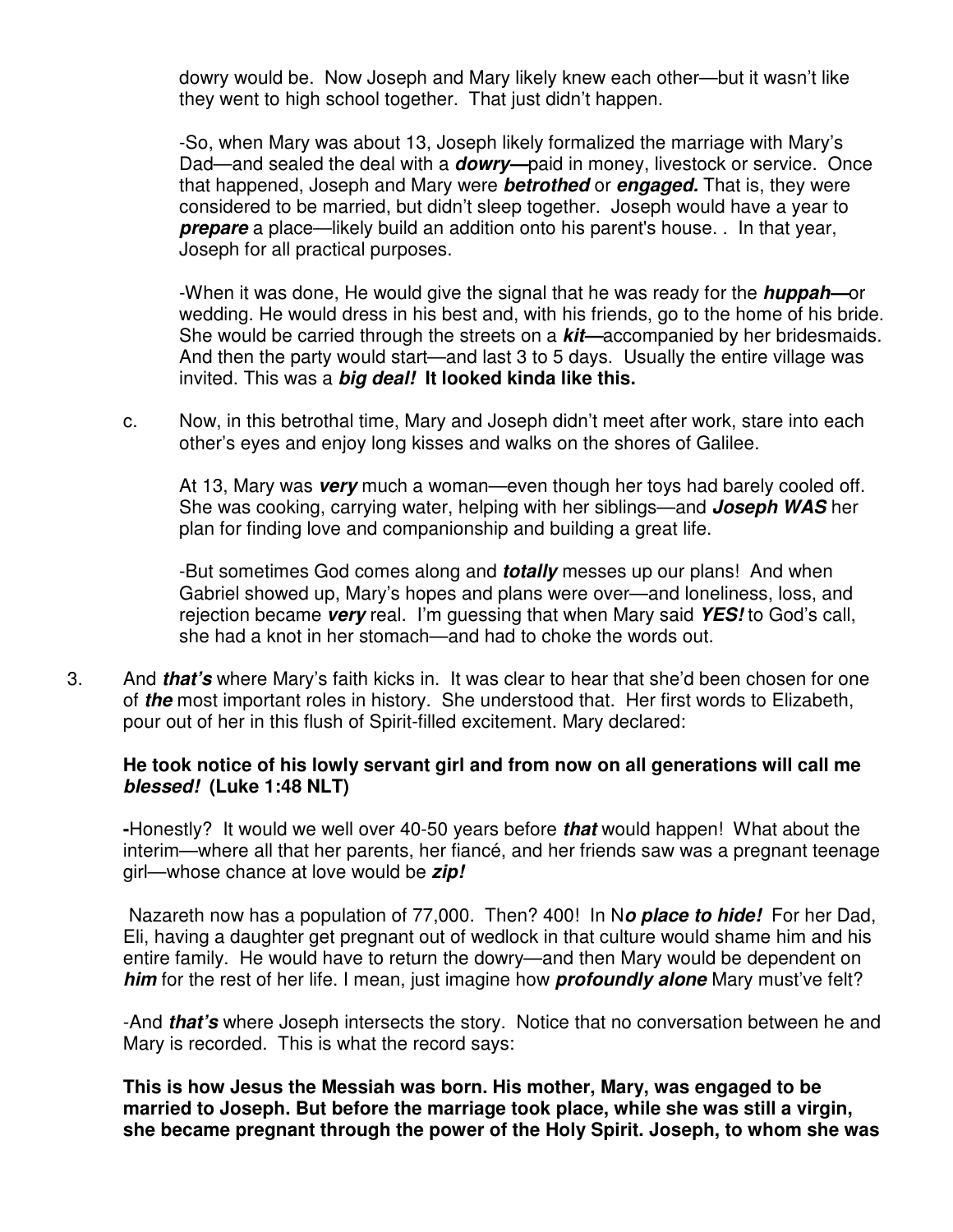**engaged, was a righteous man and did not want to disgrace her publicly, so he decided to break the engagement quietly. (Matthew 1:18-19 NLT)** 

a. This passage tells us that Joseph was no different than us. He was a **good man--**but he **clearly** didn't believe what she had told him about her pregnancy. It sounded crazy! Your fiancée comes back from a trip 3 months pregnant—and tells you that **God did it!** In that culture, breaking off a betrothal took a divorce. And I'm sure, to Joseph, Mary being pregnant felt like betrayal of the worst kind—with his bride-to-be getting pregnant with someone else's baby.

-When you're shamed publicly by someone in front of your family and friends, what's your first instinct? To **get revenge.** To destroy that person in some way—in the eyes of your family and friends—and theirs. BTW, has anyone ever seen that happen? A **lot!** Joseph had to potential—not just to destroy Mary's rep—he could get her executed. And yet as hurt and betrayed as he felt, Joseph refused to go that route.

b. And it's **after that decision** that Joseph gets a visit:

**As he considered this, an angel of the Lord appeared to him in a dream. "Joseph, son of David," the angel said, "do not be afraid to take Mary as your wife. For the child within her was conceived by the Holy Spirit. And she will have a son, and you are to name him Jesus, for he will save his people from their sins." All of this occurred to fulfill the Lord's message through his prophet: "Look! The virgin will conceive a child! She will give birth to a son, and they will call him Immanuel, which means 'God is with us.'" (Matthew 1:20-23 NLT)** 

c. I want you to think about this from Joseph's perspective. After the shock of thinking that Mary was **far less** than he'd hoped she was—he now finds out that she was **better** than he thought.

And that now, because of her courage, both of you are part of a way, **way** bigger plan than you ever dreamed—that **Mary was telling the truth all along!** 

**-**I'm guessing that Joseph was giddy with relief—that He wanted to shout, cry and dance! Love is the **only** thing that can do that to you!

d. Joseph's next move, like Mary's, is one of **instant** obedience:

## **When Joseph woke up, he did as the angel of the Lord commanded and took Mary as his wife. But he did not have sexual relations with her until her son was born. And Joseph named him Jesus. (Matthew 1:24-25 NLT)**

 **-And they lived happily ever after. The End.** Well, not quite. But the **main** source of tension and struggle between **them** was over. We aren't told whether an angel visited Joseph's family or Mary's family—you know, to clue the grandparents in on the identity of this baby—and what their children had been called to do. I know this, there's **no evidence** of that.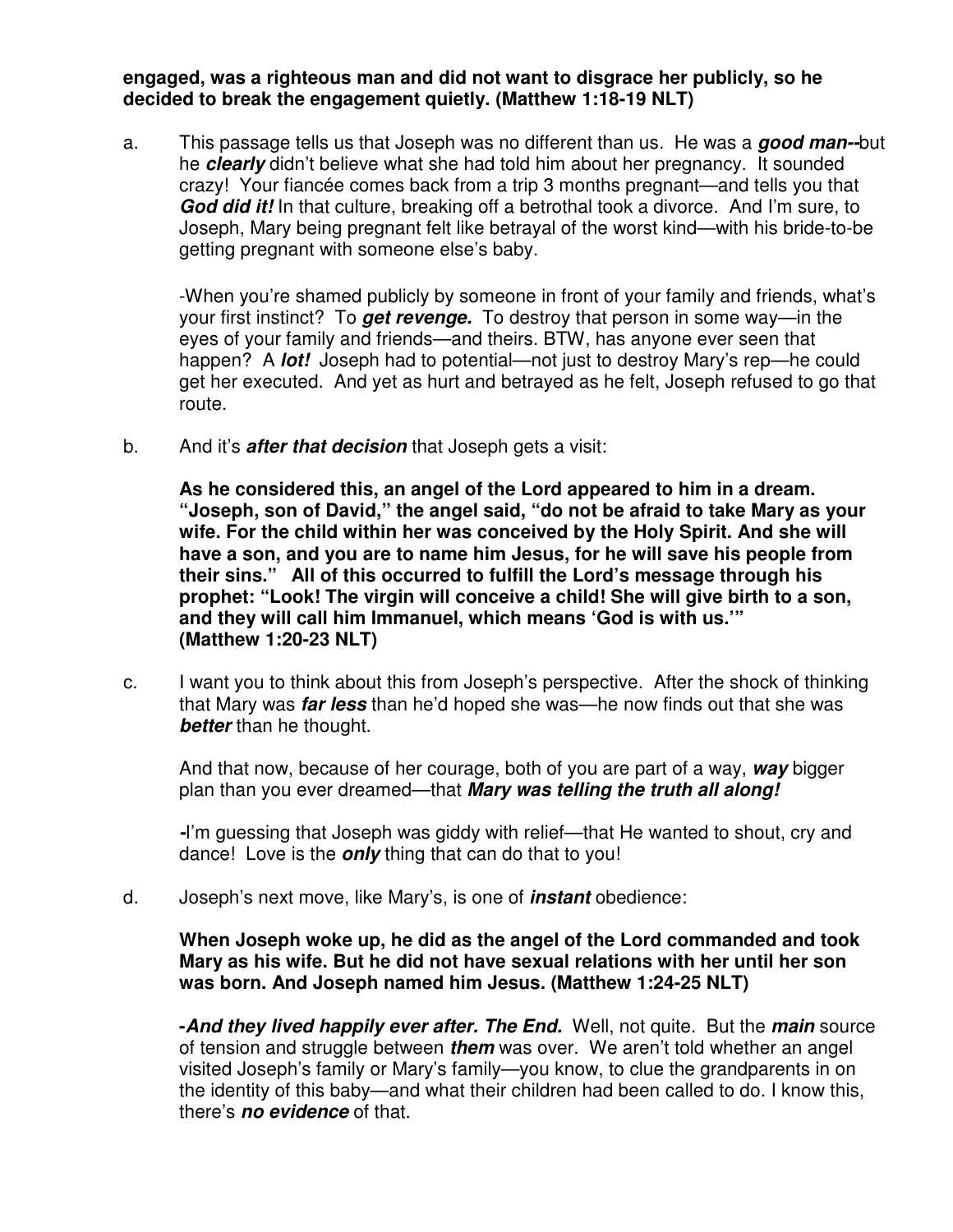**-**Given Mary and Joseph's resistance to moving back home after escaping to Egypt, I'm pretty sure that an angel never showed up there for a town meeting. You know, to tell the people, "I know what you're thinking about Mary and Joseph and this baby but this is actually the **Messiah!** You need to just stop judging them!" That's an interesting thought, isn't it—that God sometimes allows others to misunderstand us!

4. Now, why have I gone into **all** that detail? Well, first, I wanted you to know that Mary and Joseph had a relationship that was clearly blessed and used by God—and yet I **know** they experienced the same stuff we do; peace **and** drama, hope **and** fear, intimacy **and** the pain of rejection and loneliness.

-Yes, Mary conceived a baby supernaturally; yes, people did rise up and call her blessed but it took a **long** time for that to happen. And, yes, Joseph **did** ultimately hear from an angel that she was telling the truth—and that he needed to marry Mary—and protect her and the baby she carried. Their courage and faith paid off in ways we can't even imagine. I'm hoping to meet them some day! This passage describes Joseph as a **righteous man.**  Now, does that mean he was **perfect?** No, it meant that he played by the rules and kept the law. He was a straight arrow guy. But a '**23 and me'** DNA test on him would've shown that his gene pool was a **mess!** 

-We talked about this a couple of weeks ago. His ancestry, see, included incest, a Canaanite prostitute, a woman from a race that Israelites were forbidden to intermarry with, and the scandal of David's affair with Bathsheba—as well as kings that sacrificed their sons to foreign gods!

**a.** Now, here's the takeaway when it comes to love. If you're sad that you didn't find the perfect person—or if you're still looking for them--**it won't happen!** 

A good definition of marriage is: **An unconditional commitment to an imperfect person.** There **is** no perfect person for you to meet, fall in love with, and marry.

I mean, imagine Joseph meeting Dr. Phil,

 **"So, Dr. Phil—I need your help: My fiancée—an amazing girl, went to visit her cousin for 3 months—and when she came back, she was pregnant. She told me that an angel visited her, told her she's really special and that God would get her pregnant with someone who will rule the world. Think I should marry her anyway?"** 

b. If you want kill a relationship, throw a bunch of expectations on someone they can't **possibly** keep. That will either kill them, kill the relationship, make them hate you--or give you a stroke! Should you expect the person you're in a relationship to love you, keep their promises, and treat you and with respect? Absolutely! But there's not a person on this planet who can be the man or woman you **think** you deserve! Love is **way** too sensitive and tender for that!

 -See, even though the angel told Joseph to take Mary as his wife, I think they **still**  had arguments. I'm guessing that some days, they fought over the kids; "Mary, would you just **stop** expecting James, Judas and Joses to measure up to Jesus?"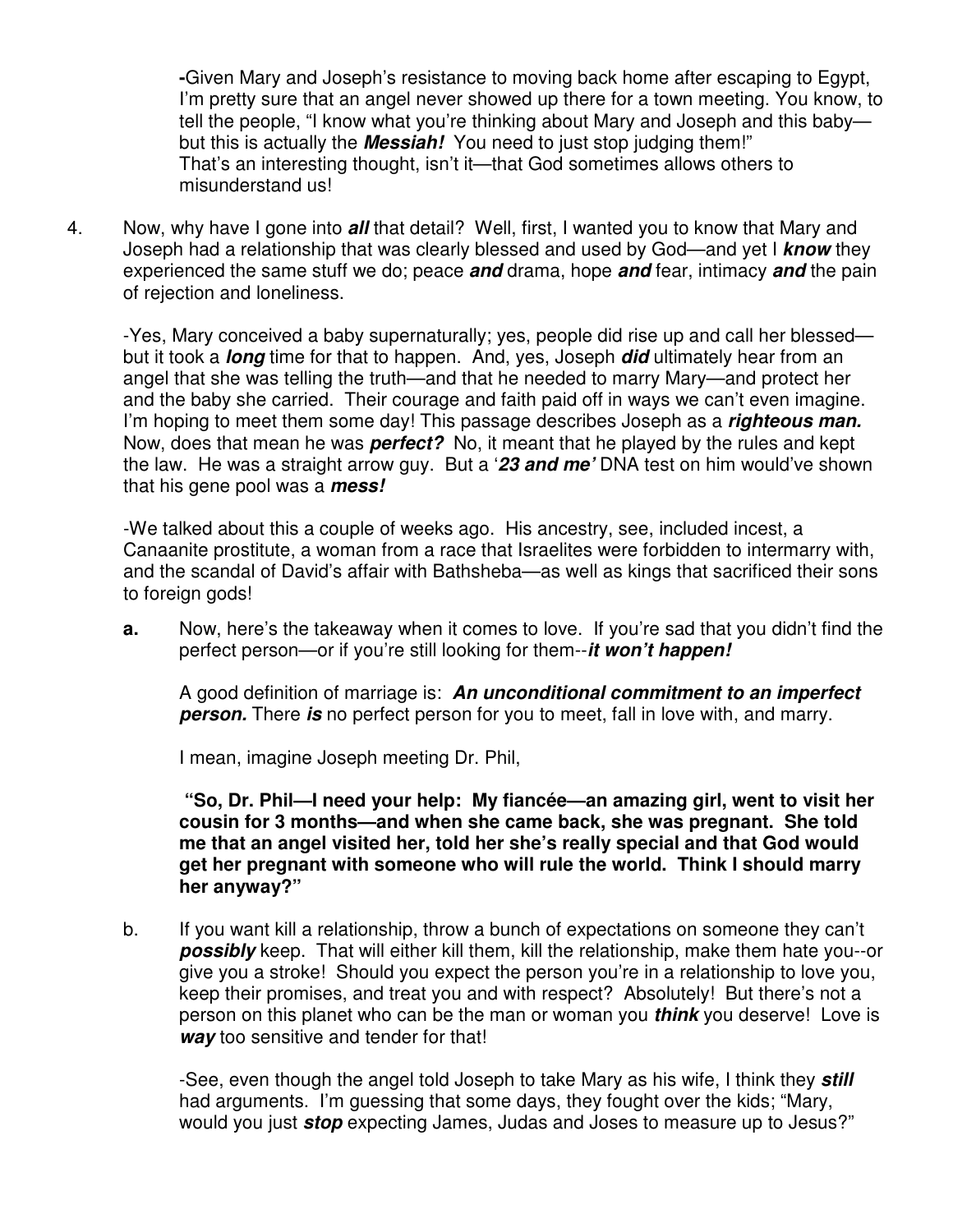-I'm guessing that Joseph didn't always like Mary's cooking; and that Mary didn't always think Joseph got clean enough after working as a stone mason all day! They had days when they were both crabby! Love is **not** about finding the perfect match; it's about choosing to **love** and build a relationship with an imperfect person by **believing the best** and not **assuming the worst—**and **growing through the process.** 

5. So—here's **why** we work so hard and take so many risks to find love and acceptance: we were **made** for that. Our core calling in life is as human **beings** not human **doings.** We please God when we love Him with all we are—and love others as ourselves. It's because we were created as relational beings.

-What that means is that our fuel for **real life** isn't just food and water. What makes life satisfying and meaningful is being valued and accepted in our relational world. Love is a **basic** need. Like a **core** need in life! That's how we're **told** to love others. The way it's **supposed** to work is that parents teach children about love by loving them **unconditionally**  cause conditional love, "I'll love you **if** you do well, get good graces…if, if, if" isn't really love!

-In our world, people do amazing things—they're at their **best** when they love. But people, that is **us, we** are **also** sometimes at our worst when we're looking for love. Honestly, we do some **really dumb** things looking for love! I mean, is there anyone here, besides me, who's made a really **bad** decision—something you regret—looking for love, wanting to be accepted? **Yeah! Most of us have!** Has anyone done that **more** than once? Has anyone here **lost count!** 

a. The first barrier we face in looking for love is the fear of rejection. I know things are quite different now, but back when I was in the process of finding someone it took me to the limits of vulnerability. You hold your heart out there—wondering if someone will knock it on the floor and step on it!

-Now, without getting into a message on dating, the only way—**hear me on this—**the only way to find love and kindness and companionship—is to **offer** it. And to **offer**  friendship you have to make yourself at least somewhat vulnerable. **There is no rejection-proof pain-free way to give and find love!** Loving a person is not like buying a dog. Dogs will pretty much love you no matter who you are. Not cats, though, cause cats are selfish! To find love, you have to take the risk! See, everyone else is just as nervous and fearful as you!

b. What drives us to this is the **fear of loneliness—**or should I say **hatred** of loneliness. It's **true** isn't it, that sometimes people will take huge unnecessary risks because they are afraid of being alone. -I'm going to step into some **very** dangerous, mucky territory if that's okay.

-Here goes! We live in a culture where it's seen as normal to portray yourself as sexually available. And girls at a young age—usually before they even know **what**  they're doing—are taught how to do this by their role models by how they dress and how they portray themselves on social media.

-Adults do that too. In fishing language, it's called **trolling** with a lure. Lures have **hooks.** See, depending on what kind of lure you're trolling with—you can get a **lot** of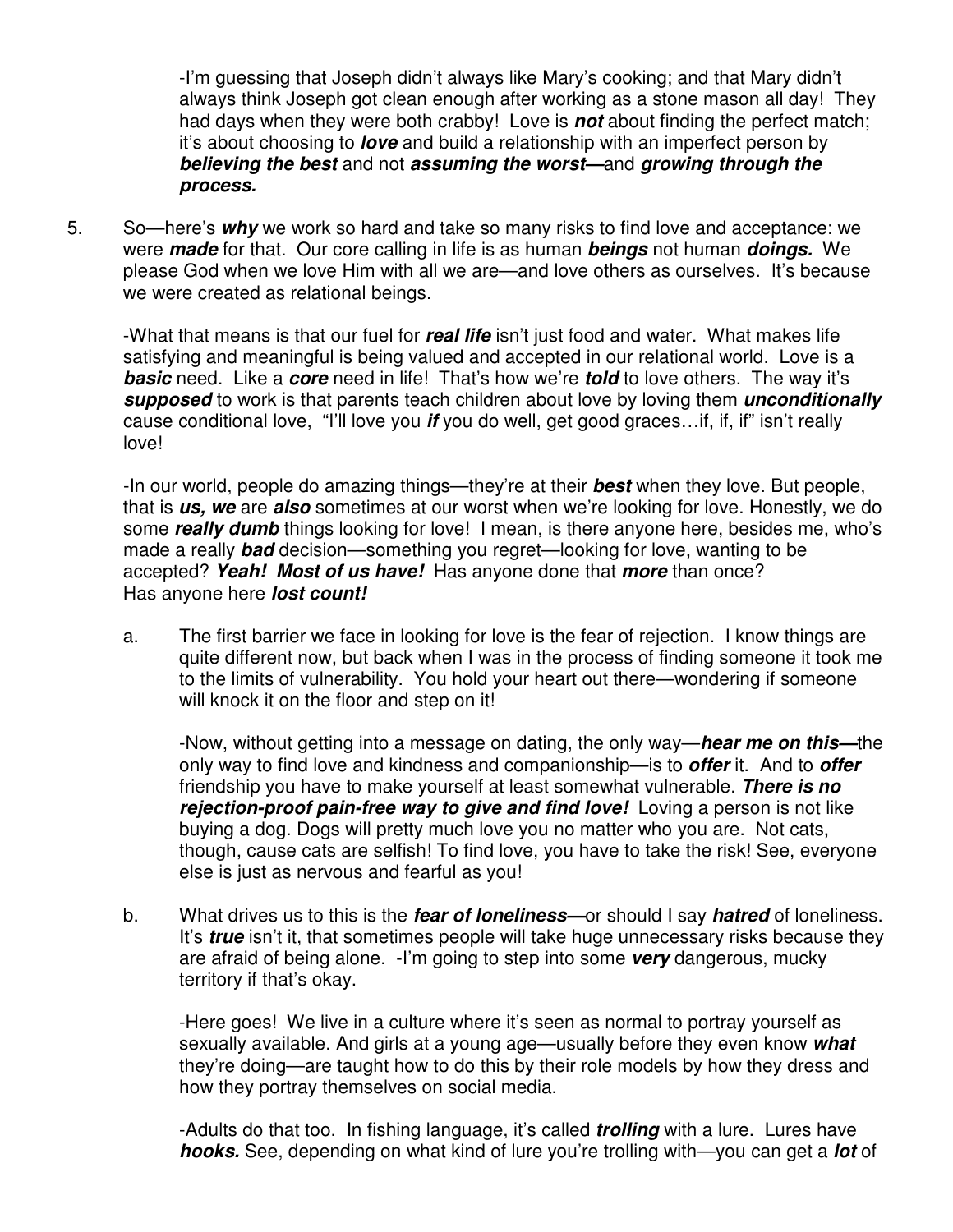attention. But do you actually **want** the kind of love that comes from trolling your money, your stuff, your success or your body through a world that will use you and throw you away? To mistake **sexual attractiveness** for **love** isn't just dumb, it's dangerous. Animals **mate;** humans **love.**

c. The kind of love you were meant for is the kind of love that makes sacrifices. The kind of love that is patient, kind, and self-giving. The kind of love that goes **beyond**  the smooth skin, white teeth, silky hair, and **really** cool car. Love was **God's** idea so I'm thinking it works best when we pursue it **His** way and in **His** time.

-I'll tell you what I see **way** too often. It's two people who really haven't followed God or talked to Him before getting all tangled up in a relationship. And once it's all signed, sealed and delivered—and we get in trouble we ask, "Oh **God—**please help me and then heal and bless the mess I've made!"

d. See, God is **all for love!** He longs to love **us—**and He longs for **our** love. He wants us to love and accept—and **be** loved and accepted. Paul made a comment that we can do a **lot** of impressive things—but if we don't love, it **doesn't matter!**  That if we don't love—we're **nothing!** The consistent message, through, is **not, "Go find someone to love YOU,"** it's **go and love others!** 

**-**But loving God always comes first. And we love Him by both **respecting** what He says about life and love and sex and marriage—and by then obeying Him, sometimes as an act of pure faith.

**e.** Now, I want you to think about love and romance and marriage soberly for a minute—and not based on some Hallmark Christmas love flick. Marrying someone is **the single most important decision you'll ever make—**apart from deciding to follow Jesus. When you marry someone, you make yourself relationally, physically, financially, and emotionally vulnerable to them—along with your entire lineage—the children you will have together.

-The **second** biggest decision most of us make in life is buying a house. You have to think about location, neighbors, the quality of the house, and whether or not you can actually pay for it. **My concern** is that some people put more effort into—and do more research and consulting over buying a house—which you can sell, if you have to—than finding and marrying someone.

-In our world—just being honest here—I watch people inviting people into their bed that they would **never** trust with their bank accounts! And the reason I'm saying all this is because I love you—and I watch **way** too many people being dragged away from God, dragged away from their children, and dragged away from happiness by making **really** bad decisions in this area.

-And I **also** know the instant reaction from people who are on a collision course; "**Not ME! Not US—we're in LUV! We even have a special song—and when we started to date, see, I saw this special formation of clouds in the sky,and a friend sent me a text…!** 

6. Now, here's what I'm trying to say. Loneliness--this craving for intimacy—to know and be known, to love and be loved, to be connected, to be attractive to someone, valuable to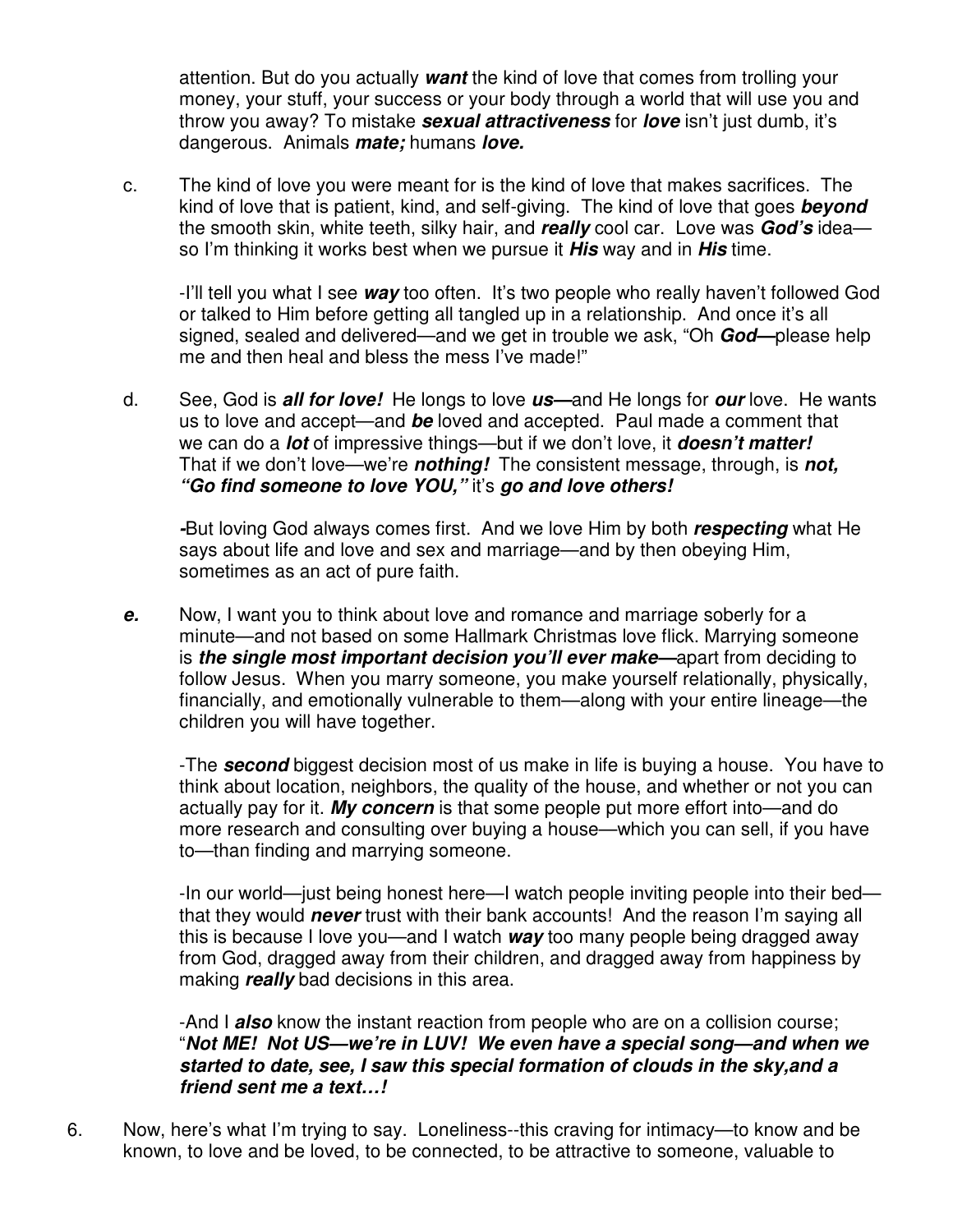someone is a powerful, **powerful** urge—and leaves us vulnerable—and sometimes desperate. If you're not careful and thoughtful—this urge can be the hook that's used again and again **and again** to drag you to a place that promises life and hope and happiness—but wounds us.

- Remember how a few months ago we talked about the difference between **happiness** and **pleasure**? How God has given us the capacity for both? That if you put **pleasure** before happiness—you'll lose both? It's true in this arena, too.

a. When we're lonely and sad and not feeling great about ourselves or life in general and we want to sing along with Mariah Carey, "All I want for Christmas is you, Baby!" And when someone offers us what **feels** like love there is almost an overwhelming urge to set our brain to the side—and dive headlong into a relationship that makes **no** sense given who we claim to be—and belong to!

-I mean, imagine **being** in pain—and then voting for **more** pain. See, we lie to ourselves—that because it **feels** like love, it must be love—and it must be okay! Our desire for love and companionship is **good—**but when it get twisted together up with sex and our need for a boyfriend or girlfriend—it leads to **pain.** Yet, that's what our culture pushes at us **every single minute of every single day.** 

**-**It's not really love—it's **luv drugs** and like all drugs, they're addictive and make you feel better for a while, but ultimately kill off what you're **really** looking for--to be loved, valued, cherished; to be respected, admired and desired.

 -If you're looking for **love and acceptance and value—**and you settle for sex—or for a brief fling with someone who will **luuuv** you for a little--while you will get cheated —and you'll be left with way less than you started with.

b. Now, please don't miss what I'm saying. Our need is for **love--**not **marriage**. You cannot permanently fix loneliness by getting married. Truth is, some of the loneliest people in the world have someone who sleeps next to them every night.

 -But that's the thing, isn't it? We're trying to **avoid** loneliness because it feels so awful—and then make bad choices or settle for some cheap substitute and end up even **more** lonely! I don't think **anyone** wants that!

7. So, we've been **all over the map** on this—from arranged marriages like Mary and Joseph to the stuff that's going on in our world. When I look at Mary and Joseph in this story, what I see in them is an openness to God—and what **He** was asking of them, even when it was really **costly** and **difficult** for them. From what I see in them, I think that's what they would've done—even if Mary **wasn't** asked to carry and give birth to the Messiah.

-If there's a lesson we can learn from Joseph and Mary in this story—it's the importance of **restraint.** Can you imagine Mary running after Joseph, crying, "But don't **leave** me Joseph! I'll be all alone! I'll do **anything!** I just don't want to be alone!" Nope! She went to see Elizabeth—and re-affirmed her plan to do what **God** asked her to do--**even if it meant losing Joseph.**. And **that** wasn't easy. I'm guessing she cried herself to sleep many nights.

**-**Joseph thought **very** carefully about how to handle Mary's life and reputation—even when it appeared that she'd betrayed him. He **immediately** took Mary as his wife when the angel